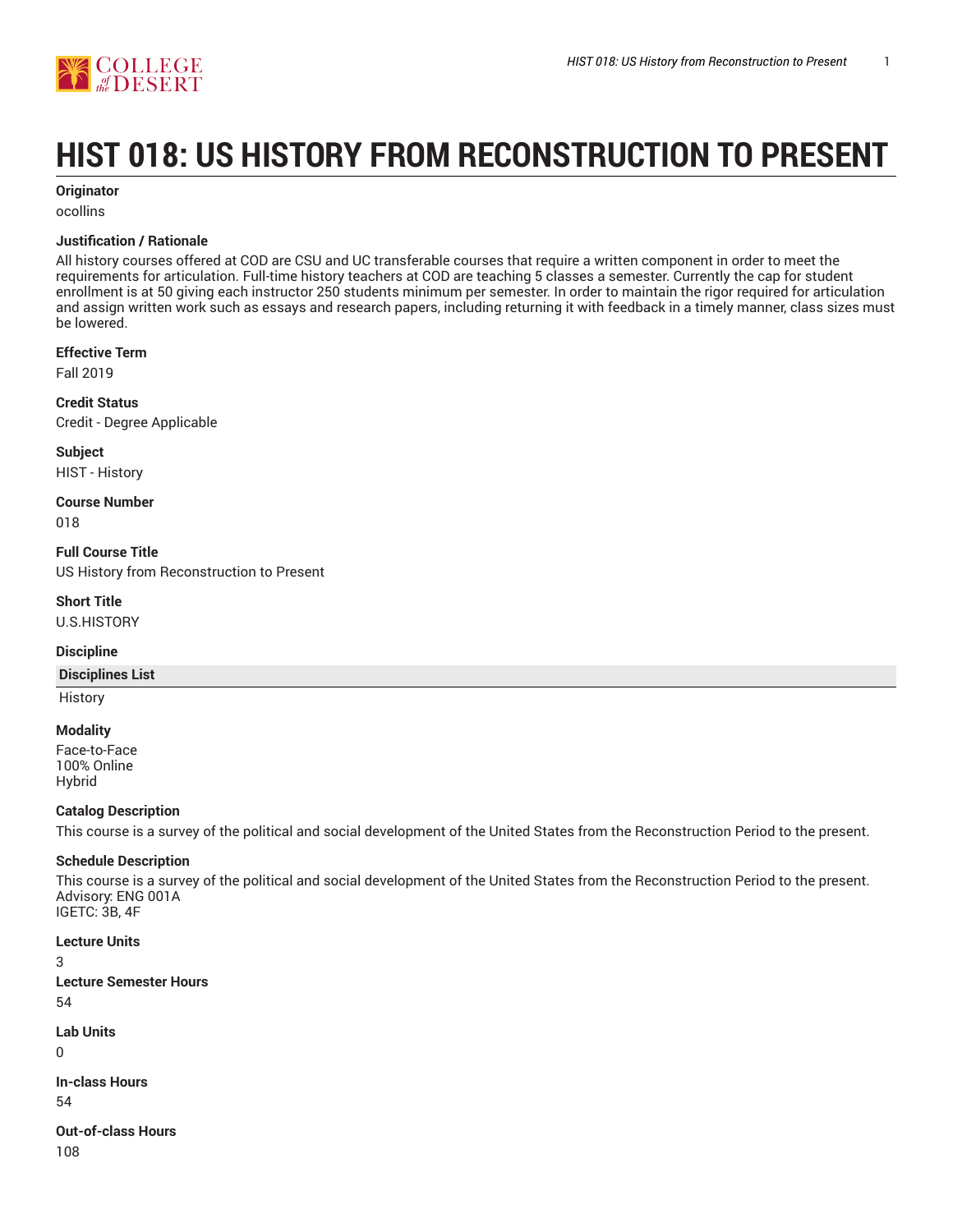

**Total Course Units**

3 **Total Semester Hours** 162

**Prerequisite Course(s)**

Advisory: ENG 001A

# **Required Text and Other Instructional Materials**

**Resource Type** Book

**Author** Roark, Johnson, et al

**Title**

THE AMERICAN PROMISE: A HISTORY OF THE UNITED STATES – VOLUME 2

**Edition**

7th

**Publisher** Bedford/St. Martin's

**Year** 2012

**College Level** Yes

**Flesch-Kincaid Level** 13.6

**ISBN #** 978-1319062002

**Resource Type**

Book

**Author**

Foner, Eric

**Title**

Give Me Liberty! An American History, Volume 2

**Edition** Seagull 5th Edition

**Publisher** W.W. Norton Co.

**Year**

2017

**College Level** Yes

**Flesch-Kincaid Level** 12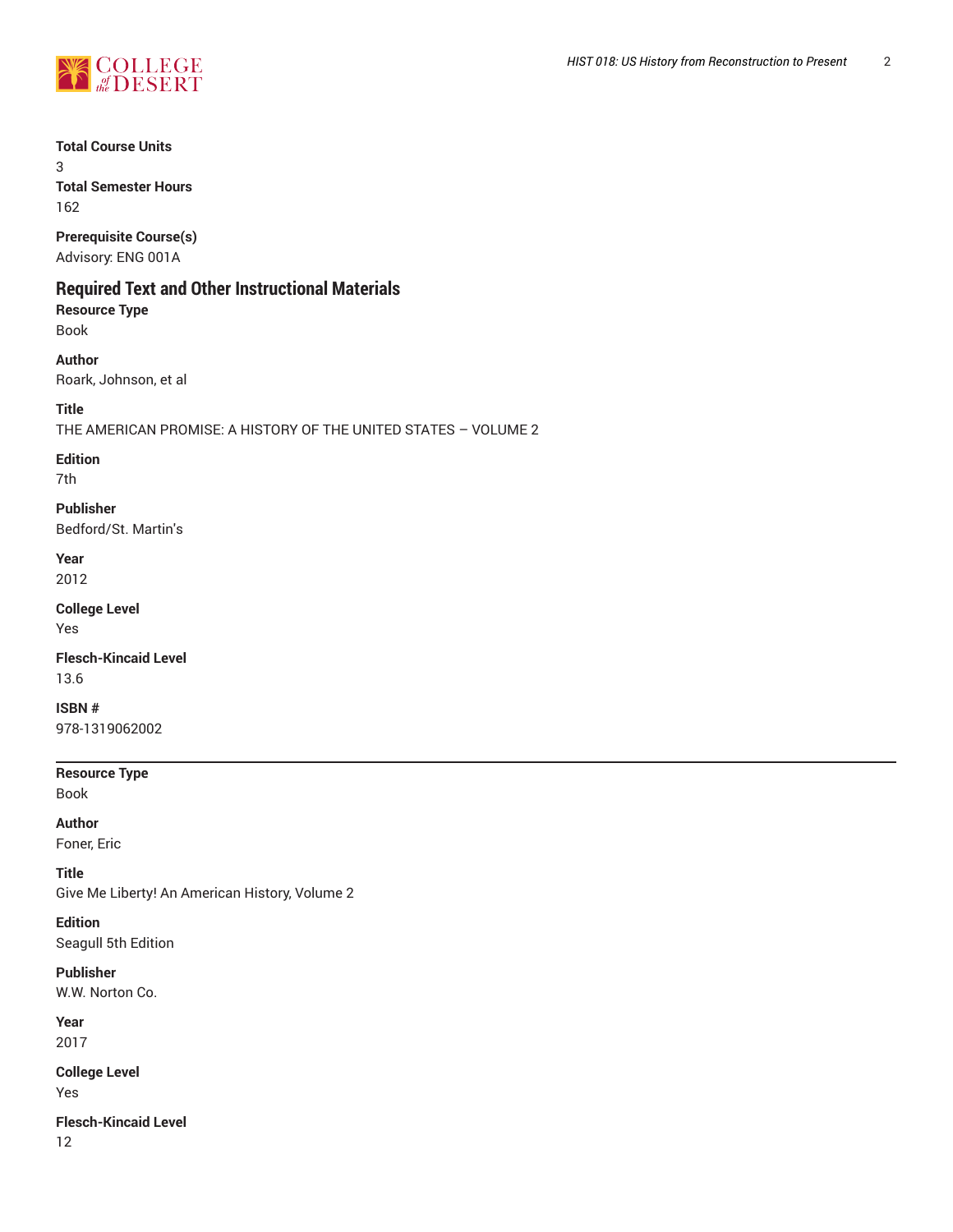

## **ISBN #**

978-0-393-61565-4

#### **Class Size Maximum**

45

#### **Entrance Skills**

Use theses to organize paragraphs into coherent analysis

#### **Prerequisite Course Objectives**

ENG 001A-Develop ideas coherently in writing through the drafting process. ENG 001A-Write thesis statements, topic sentences, and ideas in an organized way in multi-page essays.

#### **Entrance Skills**

Recognize features of style such as: purpose, audience, and tone and integrate these elements into academic and professional writing.

#### **Prerequisite Course Objectives**

ENG 001A-Incorporate complex sentence-structure and variety of word choice. ENG 001A-Recognize and integrate creative elements of style (metaphor, analogy, voice, tone).

#### **Entrance Skills**

Demonstrate the ability to read and respond in writing beyond the literal interpretation of the text

#### **Prerequisite Course Objectives**

ENG 001A-Find, read, analyze, evaluate, interpret, and synthesize outside sources, including online information. ENG 001A-Read, analyze, and interpret varied texts (i.e. literature, digital forms, visual). ENG 001A-Understand how readers' experiences influence the reading of texts.

#### **Entrance Skills**

Utilize a handbook to properly cite and document source material in MLA format

#### **Prerequisite Course Objectives**

ENG 001A-Correctly use MLA or APA documentation as appropriate both within essays and in works cited entries. ENG 001A-Identify and evaluate appropriate source, incorporating them appropriately quotations, summaries, paraphrases and appropriate facts.

#### **Course Content**

- 1. Reconstruction
- 2. The Great Plains and the Plains Indians
- 3. The Railroads
- 4. J.P. Morgan & Andrew Carnegie
- 5. Labor and Industrialization
- 6. The Social Gospel
- 7. Education
- 8. U.S. and World Affairs
- 9. Teddy Roosevelt
- 10. William Howard Taft
- 11. Woodrow Wilson
- 12. Wilson and Foreign Affairs
- 13. The Great War
- 14. Treaty of Versailles
- 15. The Ku Klux Klan, Prohibition, and the Scopes Trial
- 16. The Harding Scandals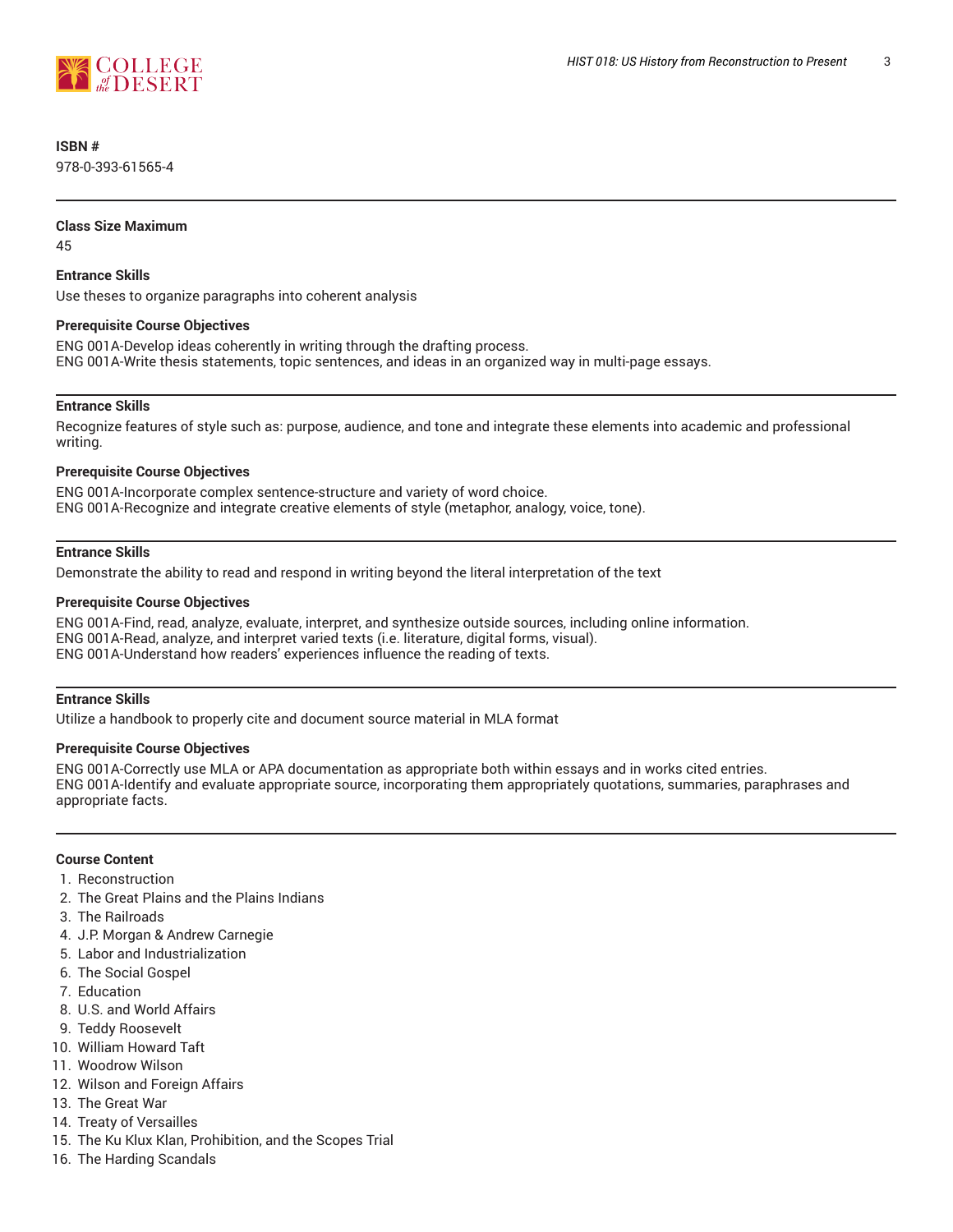

- 17. Herbert Hoover and the Great Depression
- 18. Franklin Roosevelt and the New Deal
- 19. The Struggle for Recovery
- 20. World War II
- 21. The Truman Doctrine and the Marshall Plan
- 22. The Cold War
- 23. Dwight Eisenhower
- 24. John Kennedy
- 25. The Civil Rights Struggle
- 26. Vietnam
- 27. The Watergate Affair
- 28. The Reagan Revolution
- 29. Economic, Social, and Cultural Change in the late 20th century.
- 30. A Time of Hope and Fear: 1990-2011

#### **Course Objectives**

|             | <b>Objectives</b>                                                                                                                                                                                                                                                              |
|-------------|--------------------------------------------------------------------------------------------------------------------------------------------------------------------------------------------------------------------------------------------------------------------------------|
| Objective 1 | Identify some of the most salient, recurring patterns in American history, an example of which are the ongoing<br>conflicts and contrast between American ideals, such as those set forth in the Declaration of Independence, and<br>patterns of discrimination and exclusion. |
| Objective 2 | Recognize the value of diverse groups and peoples who have participated in the shaping of American history.                                                                                                                                                                    |
| Objective 3 | Analyze the interrelationships between economics, political history and societal life.                                                                                                                                                                                         |
| Objective 4 | Discuss the value in adopting a historical evolution of the primary institutions of American society.                                                                                                                                                                          |
| Objective 5 | Distinguish and evaluate the unfolding of American history within the context world history.                                                                                                                                                                                   |
| Objective 6 | Evaluate interpretations of historical events.                                                                                                                                                                                                                                 |
| Objective 7 | Identify and describe key individuals, events and movements in U.S. history since 1865.                                                                                                                                                                                        |
| Objective 8 | Describe the struggles of various immigrant groups to participate in American life.                                                                                                                                                                                            |
| Objective 9 | Describe America's role as a world power since 1898, including the impact of World War I, World War II and the Cold<br>War.                                                                                                                                                    |

#### **Student Learning Outcomes**

|           | Upon satisfactory completion of this course, students will be able to:                                           |
|-----------|------------------------------------------------------------------------------------------------------------------|
| Outcome 1 | Explain and identify the importance of eras of U.S. history in the in the second half of the nineteenth century. |
| Outcome 2 | Analyze the factors that led to U.S. involvement in World War One and World War Two.                             |
| Outcome 3 | 3. Evaluate political and cultural changes the U.S. experiences after World War Two.                             |

#### **Methods of Instruction**

| <b>Method</b>                | Please provide a description or examples of how each instructional<br>method will be used in this course.                               |
|------------------------------|-----------------------------------------------------------------------------------------------------------------------------------------|
| Technology-based instruction | Online homework, watching videos, interactive websites, online trivia<br>such as Kahoot.                                                |
| <b>Role Playing</b>          | Historical role playing where each student is assigned a role as an<br>historical figure.                                               |
| Participation                | Discussion and interactive instruction such as: vote with your body,<br>trading cards, and speed pairing.                               |
| Lecture                      | Auditory delivery of material with the help of visual aids such as power<br>points, video links, and white board demonstration.         |
| Individualized Study         | Students are given an in-class reading or writing assignment to work on<br>individually.                                                |
| Collaborative/Team           | Group work in-class with instructor provided prompt or materials, group<br>class. presentations or projects                             |
| Journal                      | Written journal assignments given in-class and assigned out of class<br>based on reflections from assigned readings and current events. |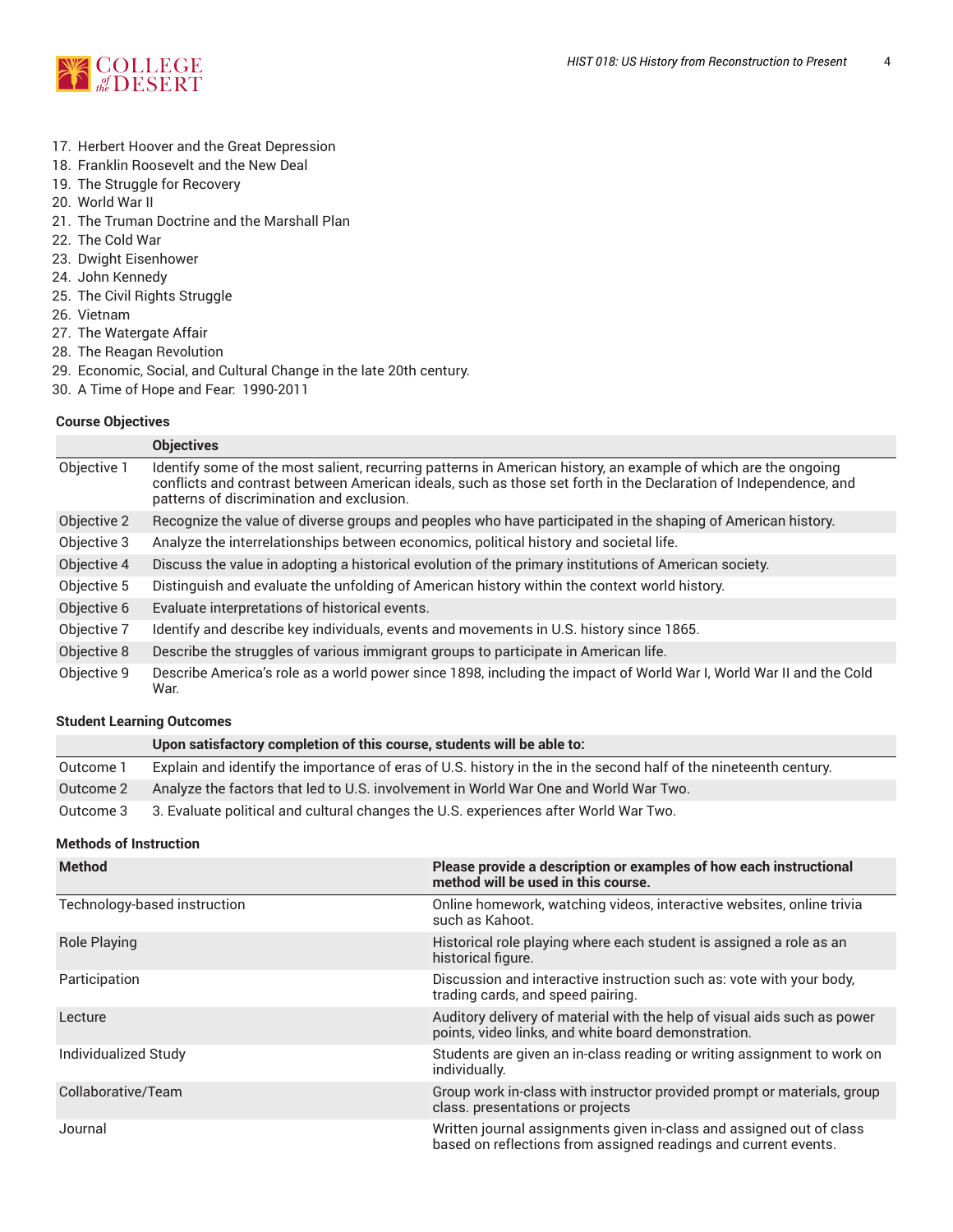

#### **Methods of Evaluation**

| <b>Method</b>                                    | Please provide a description or examples of how<br>each evaluation method will be used in this course.                                                                                                                                                                                                                                | <b>Type of Assignment</b> |
|--------------------------------------------------|---------------------------------------------------------------------------------------------------------------------------------------------------------------------------------------------------------------------------------------------------------------------------------------------------------------------------------------|---------------------------|
| College level or pre-collegiate essays           | Student writing is a required component of this<br>course- a minimum of 2,500 words of written work<br>should be assigned by the instructor over the<br>course of the semester-instructor can meet the<br>requirement through assigned journal writing, in-<br>class writing, written homework, research papers,<br>exam essays, etc. | In and Out of Class       |
| Student participation/contribution               | Instructors are encouraged to find a way to<br>incentivize student participation through in class<br>activities, online discussion boards and group work.                                                                                                                                                                             | In and Out of Class       |
| Mid-term and final evaluations                   | Mid-term and final evaluations such as: essays,<br>written short answer exams, final projects and<br>presentations.                                                                                                                                                                                                                   | In and Out of Class       |
| Tests/Quizzes/Examinations                       | True/false/ multiple choice evaluations can be<br>assigned as part of an exam and an in-class or<br>online quiz.                                                                                                                                                                                                                      | In and Out of Class       |
| Group activity participation/observation         | Student discussion and work groups and<br>participation in campus events.                                                                                                                                                                                                                                                             | In and Out of Class       |
| Presentations/student demonstration observations | Group or individual student presentations for the<br>purpose of student learning and shared information.                                                                                                                                                                                                                              | In Class Only             |
| Term or research papers                          | As part of the writing requirement instructors<br>may choose to assign a research or term paper-<br>recommended citation method is MLA or Chicago-<br>Turabian which is the standard citation method<br>used in history.                                                                                                              | Out of Class Only         |
| Written homework                                 | As part of the writing requirement instructors may<br>assign written homework.                                                                                                                                                                                                                                                        | Out of Class Only         |
| Other                                            | Regular reading assignments including textbook<br>chapters and supplemental reading including<br>primary source documents, scholarly articles, etc.                                                                                                                                                                                   | In and Out of Class       |

#### **Assignments**

#### **Other In-class Assignments**

- 1. Attendance at lectures, including the taking of detailed notes thereon.
- 2. Viewing films and slides, including the taking of detail notes thereon.
- 3. Reading and discussing handouts: Examples: Journal articles, excerpts from other leading scholars works, and primary documents.
- 4. Group discussions of film or slides or class handout and reporting in class as a panel or with a group spokesperson.
- 5. Short quizzes on assigned reading in texbook.
- 6. Examinations of various types, such as short essay and multiple choice. Essay examples: "Discuss the impact of the Eighteenth Amendment and its impact on American society in the 1920's" or "Examine the impact of television on U.S. society in the 1950's and 1960's".

#### **Other Out-of-class Assignments**

- 1. Readings in the textbook and in recommended supplementary literature. Examples: "Gospel of Wealth" by Andrew Carnegie, or "14 Point Speech" by Woodrow Wilson.
- 2. Take-home worksheets, based on the assigned reading for the next class.
- 3. 5-7 page essay on selected subject. Examples: "Compare and contrast socialism and progressivism. What were there similarities? Where did they differ?" or "Contrast the responses of President Herbert Hoover to the depression with those of his successor, Franklin D. Roosevelt."

#### **Grade Methods**

Letter Grade Only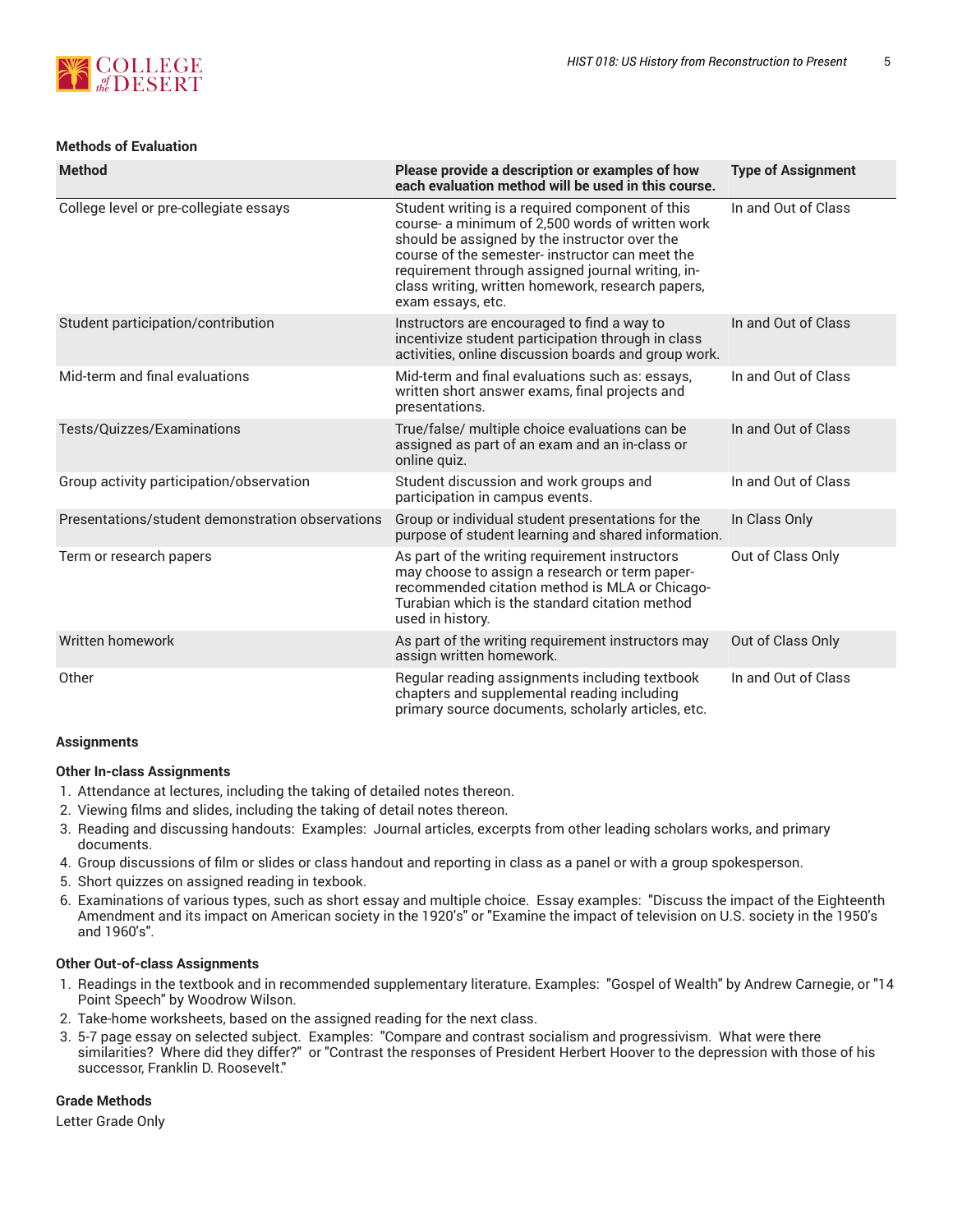

# **Distance Education Checklist**

**Include the percentage of online and on-campus instruction you anticipate.**

**Online %** 10 **On-campus %** 90

# **Instructional Materials and Resources**

# **Effective Student/Faculty Contact**

Which of the following methods of regular, timely, and effective student/faculty contact will be used in this course?

#### **Within Course Management System:**

Private messages Online quizzes and examinations Weekly announcements

#### **External to Course Management System:**

Direct e-mail

# **Online Course Enrollment**

**Maximum enrollment for online sections of this course** 45

# **Other Information**

**COD GE** C2 - Social and Behavioral Science

**CSU GE** C2 - Humanities

**IGETC GE** 3B - Humanities

# **MIS Course Data**

**CIP Code** 54.0101 - History, General.

**TOP Code** 220500 - History

**SAM Code** E - Non-Occupational

**Basic Skills Status** Not Basic Skills

**Prior College Level** Not applicable

**Cooperative Work Experience** Not a Coop Course

**Course Classification Status** Credit Course